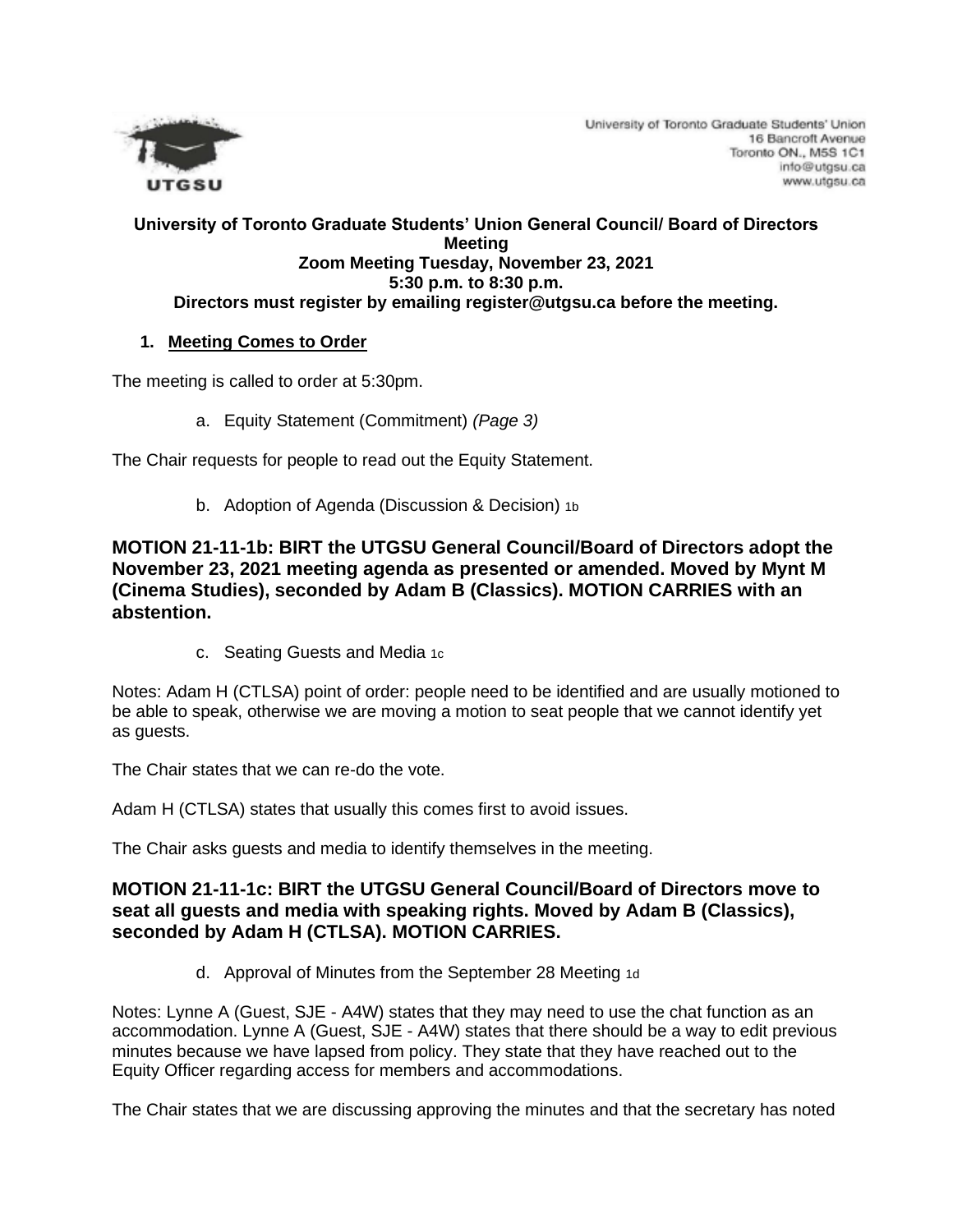this in the minutes.

Lynne A (Guest, SJE - A4W) states that there are minutes missing from the zoom chat from the last meeting and that they are requesting an appendix to the minutes.

The Chair advises people to raise their hands if they are going to use the zoom chat for accommodation purposes.

The Chair announces that we have an Equity Officer, Melissa, who will be monitoring the meeting. The Chair also announces that she has been offered a full time position in her field and will not be able to Chair the UTGSU meetings moving forward.

**MOTION 21-11-1d: BIRT the UTGSU General Council/Board of Directors approve the minutes from the October 26th, 2021 meeting. Moved by Joel M (SJE DSA), seconded by Charles B (Civil & Mineral Engineering). MOTION CARRIES with abstentions.**

### **2. Reports**

a. Executive Committee Reports (Information & Decision) 2a

Sarah A (IC) states that she has been working on the restructuring with the Executive Director and the legal counsel. Sarah A (IC) has been handling council-related matters and setting up the board of directors meetings.

Dhanela S (AFC 1&2) has been working with individual students regarding department advocacy issues and connecting with senior administration at the University of Toronto to ensure student spaces are more accessible. They are also doing research on the ways that they can collaborate with external groups regarding funding and lobbying a campaign around student debt.

Justin P (EC) explains that the Canadian Federation of Students national general meeting was this past week and they were able to put forth multiple amendments to increase solidarity with student movements and unions internationally. In addition to this, the CFS has offered to provide us with training on how to organize campaigns and other forms of activism.

Lwanga M (UGC) has attached their last report to this one and that is why it might seem longer than usual.

An-Noûra C (CEC) has been working on the environment and civics committee legislative programming and has partnered with the Community Liaison Committee to discuss the University of Toronto expansions. They have been working with the student initiative fund to provide funding for students. An-Noûra (CEC) has been in discussion with L.E.A.P. to discuss fossil fuels, divestments and upcoming campaigns and has been answering student inquiries about the gym reopening.

June L (Finance) has been working on getting all of the UTGSU bursaries and grants up and running. The Black Graduate Student Excellence Bursary is now live. The Graduate Development Community Fund is also up and running. The academic engagement conference grant and the special request grants are upcoming.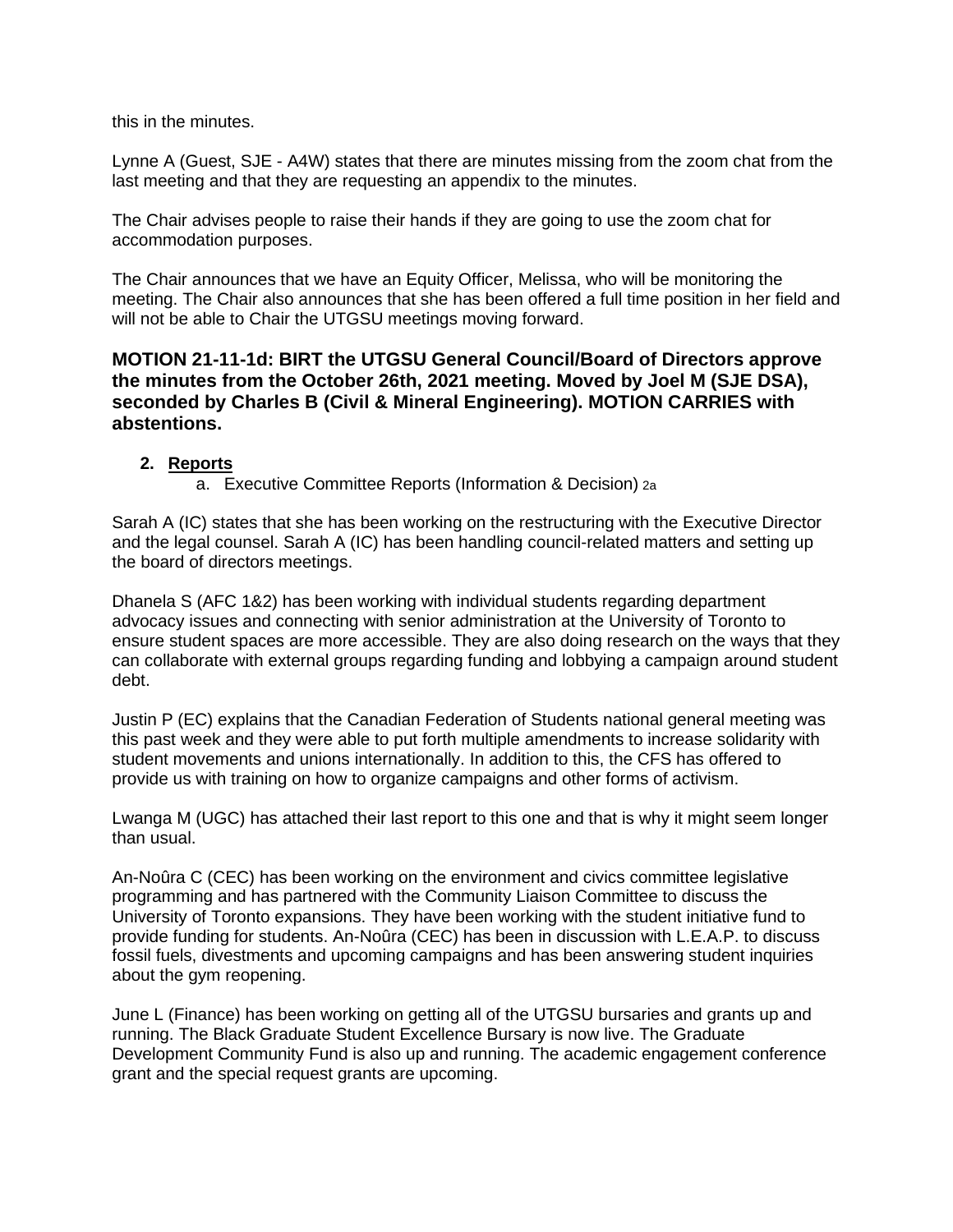Danielle K (AFC 3&4) has been faced with a lot of issues that require escalation and has been working with the dean and vice dean of graduate studies to come to a resolution. They are giving the food bank a push to get their proposal in for the AGM.

Adam H (CTLSA) is asking about the Women and Trans Caucus levy and whether or not an executive can speak to what came from this situation (if they have submitted financial statements or if there's been a re-continuation of their funding).

June L (Finance) states they are waiting for their audit and that the Centre for Women and Trans People (CWTP) will provide it when it is available.

Dhanela S (AFC 1&2) clarifies that the Women & Trans Caucus is up and running and that Adam H (CTLSA) was talking about the CWTP.

Lynne A (Guest, SJE - A4W) is requesting for the executives to update council about the town hall in relation to one of the committees.

The Chair states that we are currently accepting the reports from the Executive Committee and that this is not related to the vote. The Chair suggests emailing one of the executives so that Lynne A (Guest, SJE - A4W) can have this resolved.

## **MOTION: 21-11-2a: BIRT the UTGSU General Council/Board of Directors accept the Executive Committee reports up until November 19th, 2021. Moved by Adam B (Classics), seconded by Rowan F (Ecology & Evolution) MOTION CARRIES.**

b. Course Unions (Information & Discussion)

Adam B (Classics) says that their course union's name is not correct on the website and is asking who they should get in touch with about this? They are also asking if course unions need to be listed on ULife as recognized student associations and who they should get in touch with to confirm?

Brie (ED) states that course unions do not need to be registered for ULife. You can create a listing if you'd like to, as long as you're listed as a course union, and then you can contact the campus groups officer to create a ULife profile. It is not required but she understands that people are interested in doing this.

Joel M (SJE DSA) is asking if the SJE DSA constitution can be linked to the UTGSU website?

The Chair thanks Joel (SJE DSA) for letting them know.

c. Standing Committees, Ad-hoc Committees, and Caucuses (Information & Discussion)

No announcements or reports given.

d. Governing Council, Graduate Education Council, CUPE 3902, USW 1998 (Information & Discussion)

No announcements or reports given.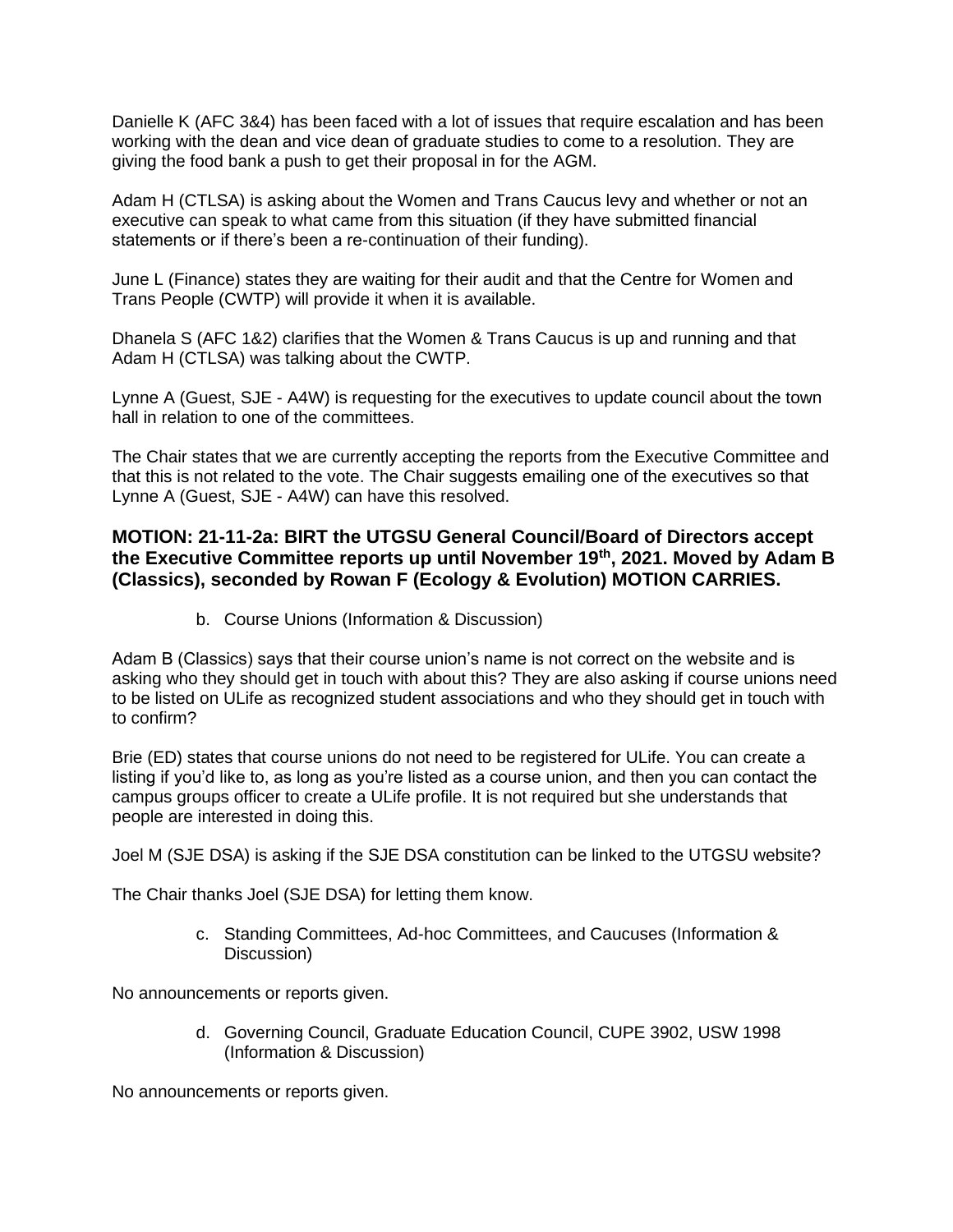Lynne A (Guest, SJE - A4W) states that they would like to invite any information about the two directly elected graduate student reps on the governing council.

The Chair states that none of them are present to give information on that matter.

e. Motion to Receive All Other Reports (Decision)

### **MOTION: BIRT the UTGSU General Council/Board of Directors move to receive all other reports. Moved by Marcus C (Political Science), seconded by Hannah D (Music). MOTION CARRIES.**

#### **3. Financial Business**

a. Fiscal Year 2021 Draft Financial Statements 3a

June L (Finance) states that the audit was successful and that they passed. They also have a 2022 budget created. If anyone has any questions about the draft financial statements they can ask them here.

## **MOTION: 21-11-3a: BIRT the UTGSU General Council approves the draft Financial Statement for the 2020-2021 fiscal year. Moved by Joseph D (Political Science), seconded by Albi B (Economics). MOTION CARRIES.**

b. Fiscal Year 2021 Budget 3b

June L (Finance) explains the changes in the new budget for 2022. The equity access grant is now \$20,000. The staff expenses went up by \$10,000 as they hired a new staff member and they now have a staff roster. The Women & Trans people Caucus are much more active this year, therefore their amount has increased.

Padraic B (Guest, Varsity) states that due to COVID, the union did not spend as much on orientation and therefore the spending was less. Their question is: in the coming year, does the union expect to be spending more on orientation? If not, where does the money go?

June L (Finance) explains that before orientation was in person which means that more money was spent, however, the last couple years, orientations have been online. June L (Finance) is not certain if they will be doing full in-person orientations next year, however, if they do not, then the money will not get spent and will go back into the surplus.

## **MOTION: 21-11-3b: BIRT the UTGSU General Council approves the proposed budget for the 2021-2022 fiscal year. Moved by Lwanga M (UGC), seconded by Diana B (APHD, OISE). MOTION CARRIES.**

c. UTGSU Student Conference Bursary Policy *(Page 04)*

June L (Finance) explains that they are proposing that student conference bursaries should be changed to be 2-cycle instead of 3-cycle with the application window open longer. The reason they are proposing this is because the 3-cycle model that is currently in place is confusing for students and the application window is very short. June L (Finance) would like to put forth a motion for this amendment.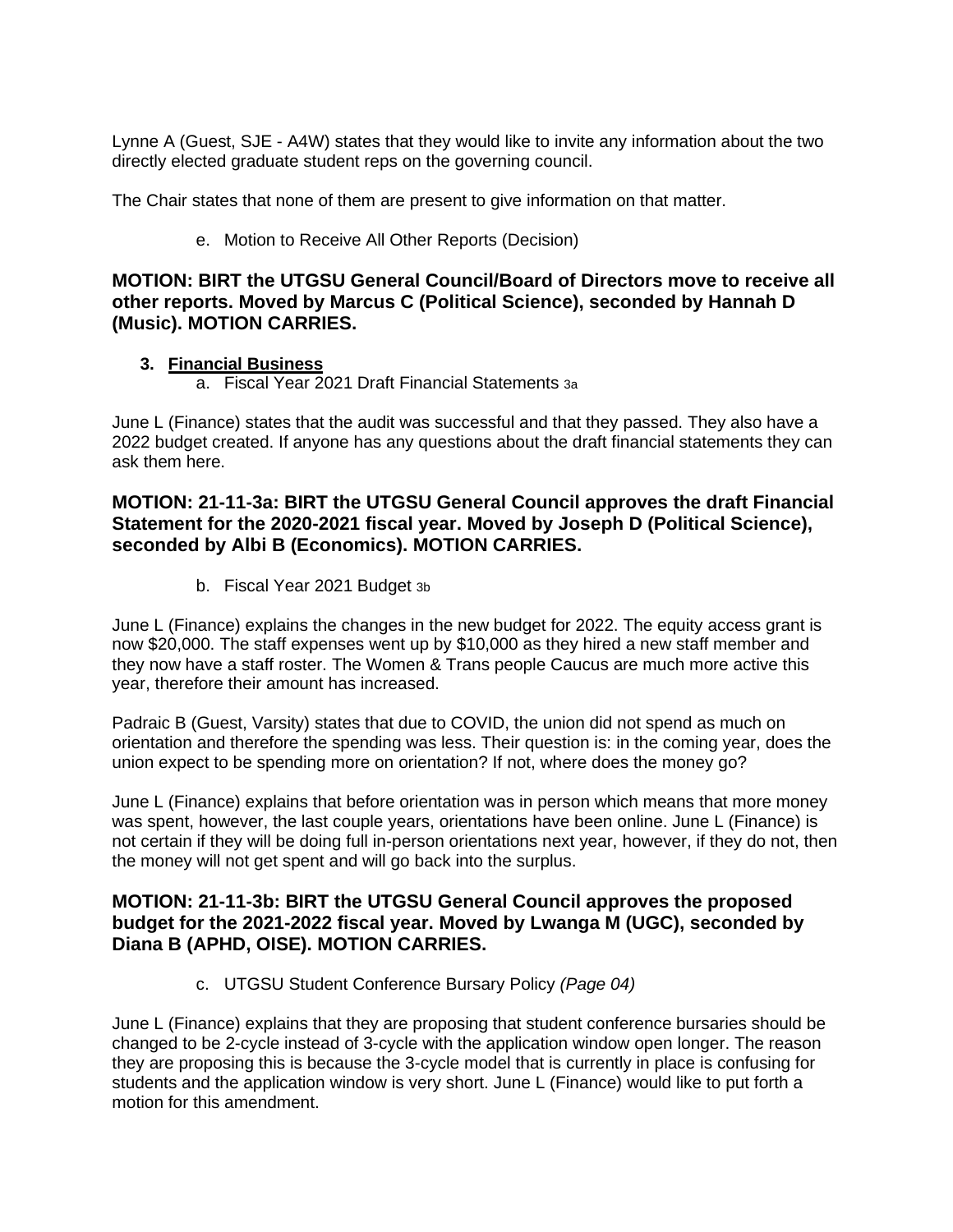# **MOTION: BIRT the UTGSU General Council/Board of Directors adopt the new terms with the 2-cycles for the Student Conference Bursary. Moved by June L (Finance), seconded by Mynt M (Cinema Studies). MOTION CARRIES.**

Lynne A (Guest, SJE - A4W) says that it would be useful for the finance commissioner to address a financial point from past practice: whatever amounts budgeted for that are not used go to an unrestricted surplus. If any groups, committees or caucuses get more active during the year, they have been invited to draw funds from the unrestricted surplus, given council discussion and approval.

The Chair clarifies that what Lynne A (Guest, SJE - A4W) is posing is already what June L (Finance) was stating about the restricted surplus.

Lynne A (Guest, SJE - A4W) explains that best practice would be that committees and caucuses in the past have been invited to apply to receive funds, in addition to what was initially budgeted and approved.

The Chair asks June L (Finance) to confirm. June L (Finance) explains that the unspent money goes to an unrestricted surplus. June L (Finance) states that they encourage all caucuses and committees to use up the funds that they are given and if they ask for more money, it will be distributed accordingly.

### **4. CRO Nominating Committee** *(Page 05)* 4

The Chair states that she is opening the floor for anyone who is interested in this position.

Brie (ED) encourages people to join the committee and that if there isn't a CRO, we will not be able to have our elections.

Lynne A (Guest, SJE - A4W) point of privilege: they are asking for the CRO Nominating Committee description to be on the screen. Brie (ED) displays the description on the screen. The Chair states that this was also included in the package that was sent out.

Lynne A (Guest, SJE - A4W) states that there is nothing to amend anymore in the bylaw amendments and it was confirmed in the December 2020 AGM. Lynne A (Guest, SJE - A4W) is clarifying this point.

The Chair states that if anyone would like to run for this position to come forward in this meeting.

Brie (ED) states again that we need to find a CRO to get this process going.

Rowan F (Ecology & Evolution) is volunteering to join the CRO.

Jordan B (Anthropology) would like to volunteer, however, they'd like to clarify whether or not this would exclude them from being on the general council. Brie (ED) states that it would not exclude them.

Lynne A (Guest, SJE - A4W) states that there needs to be discussion. They state that one rep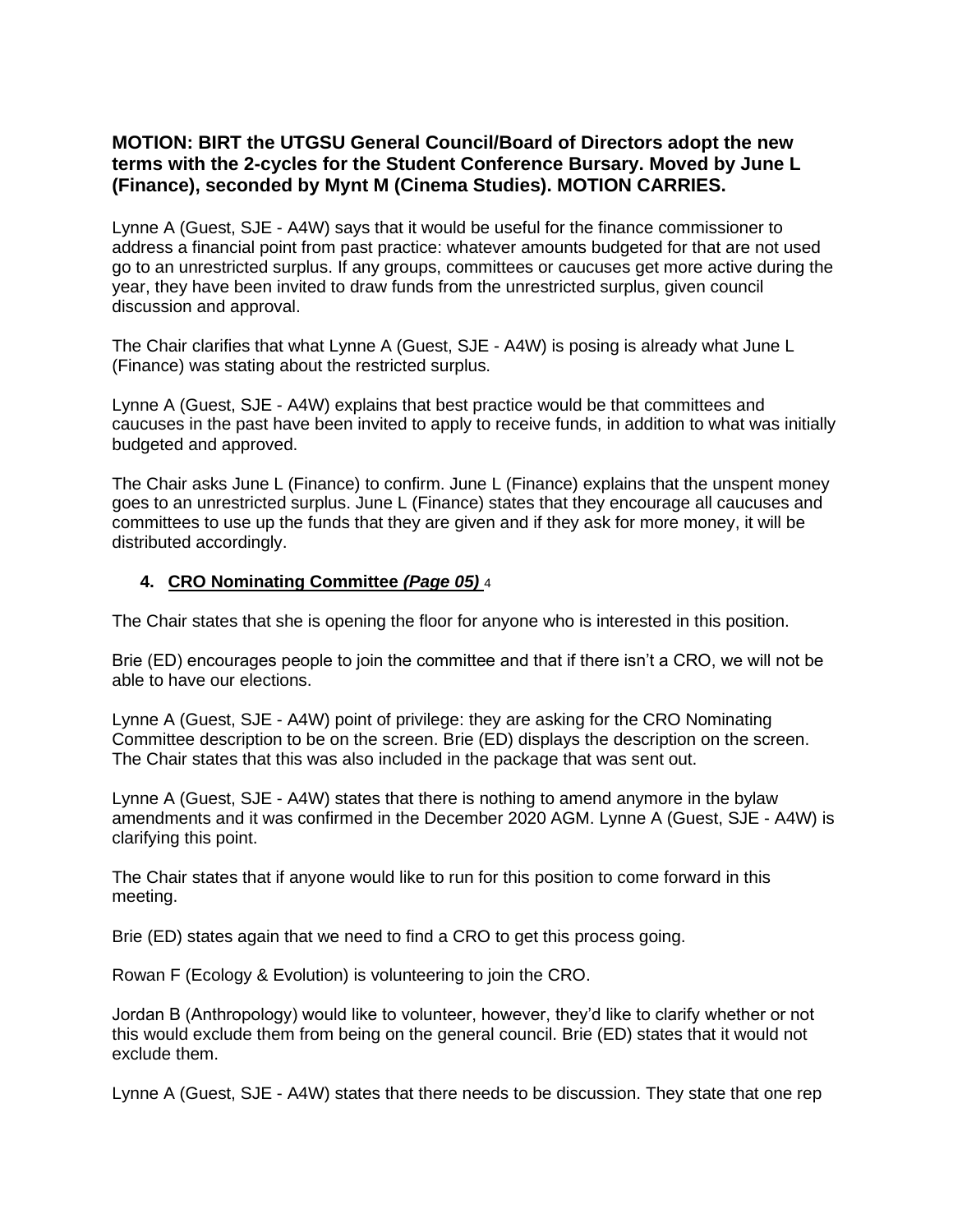should be from Division 1&2 and the other from Division 3&4.

# **MOTION 21-11-4: BIRT the UTGSU General Council appoint Rowan F (Ecology & Evolution) & Jordan B (Anthropology) as the member(s) of the CRO Nominating Committee. Moved by Christiana M (Linguistics), seconded by Joel M (SJE DSA). MOTION CARRIES.**

# **5. EAL Elections (***Page 06)* 5

The Chair is asking the person interested in this position to come forward in the meeting and give a description about themselves.

Kirthika S (Civil and Mineral Engineering) explains that they are doing a Masters in Civil Engineering. They are an international student and have experience in the CIE. They would like to help with international student support and create opportunities for growth for students in all communities to ensure that our campus is equitable and inclusive. They have experience being a member of the grad life advisory committee, being chair of the board of directors at varsity publications, and volunteer experience at CIE. Kirthika S (Civil and Mineral Engineering) would like to improve communication barriers between students and management through frequent town halls, as well as focus on the allocation of scholarships for international students. They would like to create more work-study opportunities for marginalized communities as well as focus on the mental wellbeing of graduate students.

The Chair states that if there is anyone present who would like to elect themselves or like to elect another member, to please identify themselves now.

There are no interested members. The Chair opens the floor for questions.

Lynne A (Guest, SJE - A4W) states that Kirthika S (Civil and Mineral Engineering) has a strong candidacy. Their question is: what committees would be the candidates choice to work with? What current projects, campaigns, and committees of the UTGSU do they know of or would like to join?

Kirthika S (Civil and Mineral Engineering) would like to join committees to know more about campaigns and how they are being promoted.

## **MOTION: 21-11-5: BIRT the UTGSU General Council elect Kirthika S (Civil and Mineral Engineering) as the Executive Member at Large for 2021/2022. Moved by Sarah A (IC), seconded by Funmi C (CDTPS). MOTION CARRIES.**

The Chair asks Lynne A (Guest, SJE - A4W) not to message her directly.

Lynne A (Guest, SJE - A4W) states that the process in the past is that first we hold an election so that there is a vote of competence.

The Chair says that because Kirthika S (Civil and Mineral Engineering) was the only candidate, it was not necessary to follow that process.

The Chair moves to take a break. The meeting will resume at 7:05pm.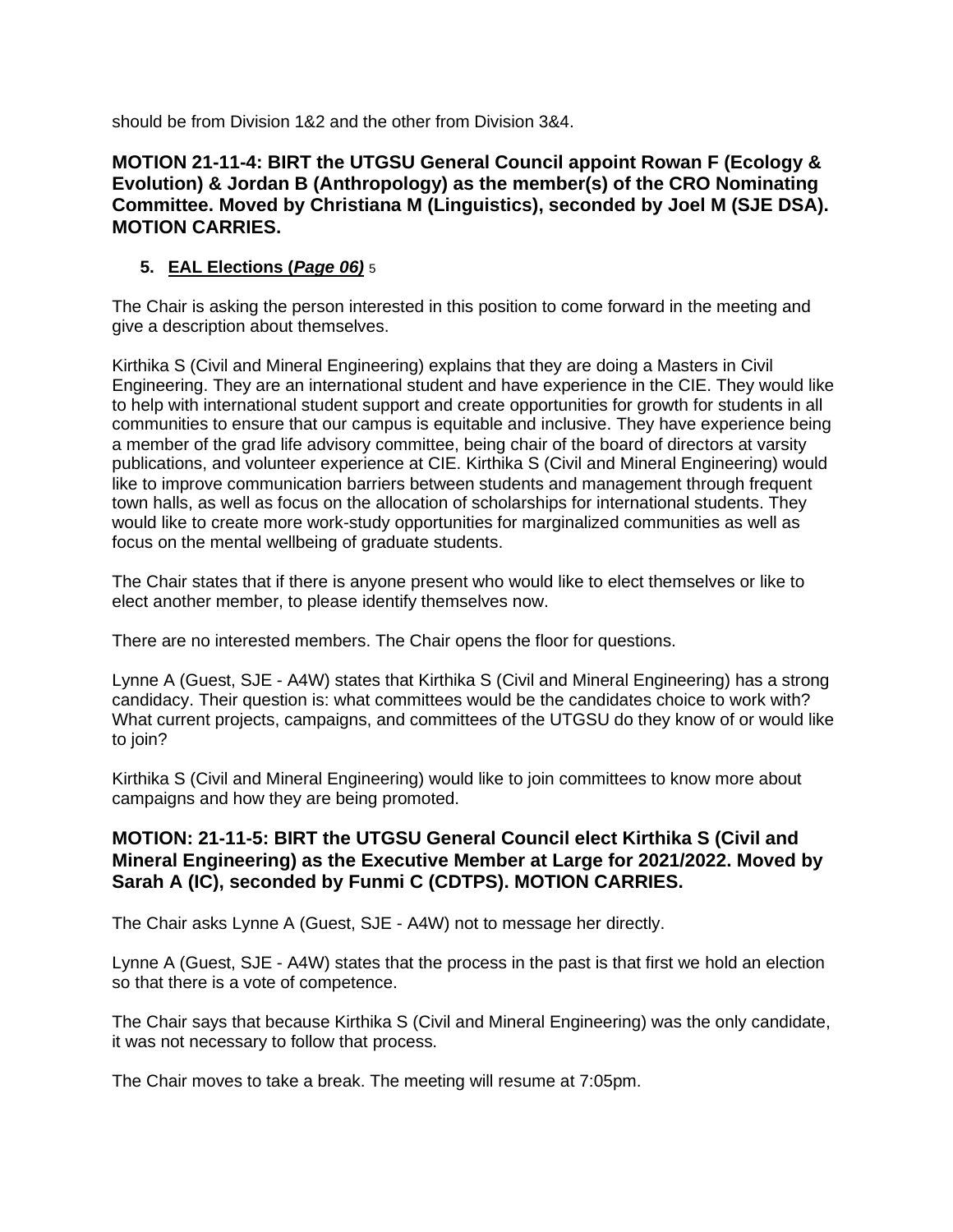The Meeting resumes at 7:05pm.

### **6. Executive Legislative Programs 2021/2022** 6

a. Civics Committee

The Chair opens the floor to An-Noûra C (CEC)

An-Noûra C (CEC) has been working on the legislative programming of the Civics and Environment committee. They will be focusing on initiatives this year and will be working on the awareness of the upcoming 2022 provincial election and the different candidates profiles and what they will bring to Ontario. They are also working on the awareness and knowledge of Tenant's Rights within Ontario, specifically for people with lower income.

b. Environmental Justice and Sustainability Committee

An-Noûra C (CEC) explains that the Environmental Justice and Sustainability Committee will be working on and improving the knowledge around the investments of fossil fuels on campus and what individual steps can be taken to improve this. In addition to this, they will be focusing on greenhouse gas emissions and the ways in which greener steps can be taken moving forward.

## **MOTION 21-11-6: BIRT the UTGSU General Council/Board of Directors receives the Executive Legislative Program from Civics and Environmental Justice for 2021/2022. Moved by Quinlan L (Economics), seconded by An-Noûra C (CEC). MOTION CARRIES.**

## **7. Any Other Business**

a. UTGSU Restructure

Brie (ED) states that we were expecting Matthew, our lawyer, to discuss the restructure, however, he has not arrived yet. We are waiting a few minutes for him to arrive in the meeting.

Matthew J (Lawyer) presents the proposed restructure of the UTGSU. The document is also shared on the zoom screen. He discusses the different options for the restructure and states that the changes are meant to be compliant with the laws that we are under and have modified things to make the government bodies within the UTGSU more manageable. Amendments have been made to bylaws and this can be offered to membership prior to the AGM so that they can see the amendments first-hand. These developments and changes have been shared through the town-hall meetings and various general council meetings. Matthew J (Lawyer) states that it would be great to have guidance from council on which direction to move forward in.

The Chair opens the floor to questions.

Rowan F (Ecology & Evolution) is curious to see if there has been any developments with the ROM rep position? There is significant interest from ROM students.

Matthew J (Lawyer) states that this was discussed prior, and that there is not an answer at this point. He explains that given the situation with the ROM, Option B in the proposed restructure would be the most "ready to use" option and that it's hard to determine whether or not a seat is appropriate. With Option B, it will allow people at the ROM to organize and speak to the executive committee, and further try to create a seat further on. At this point in time they were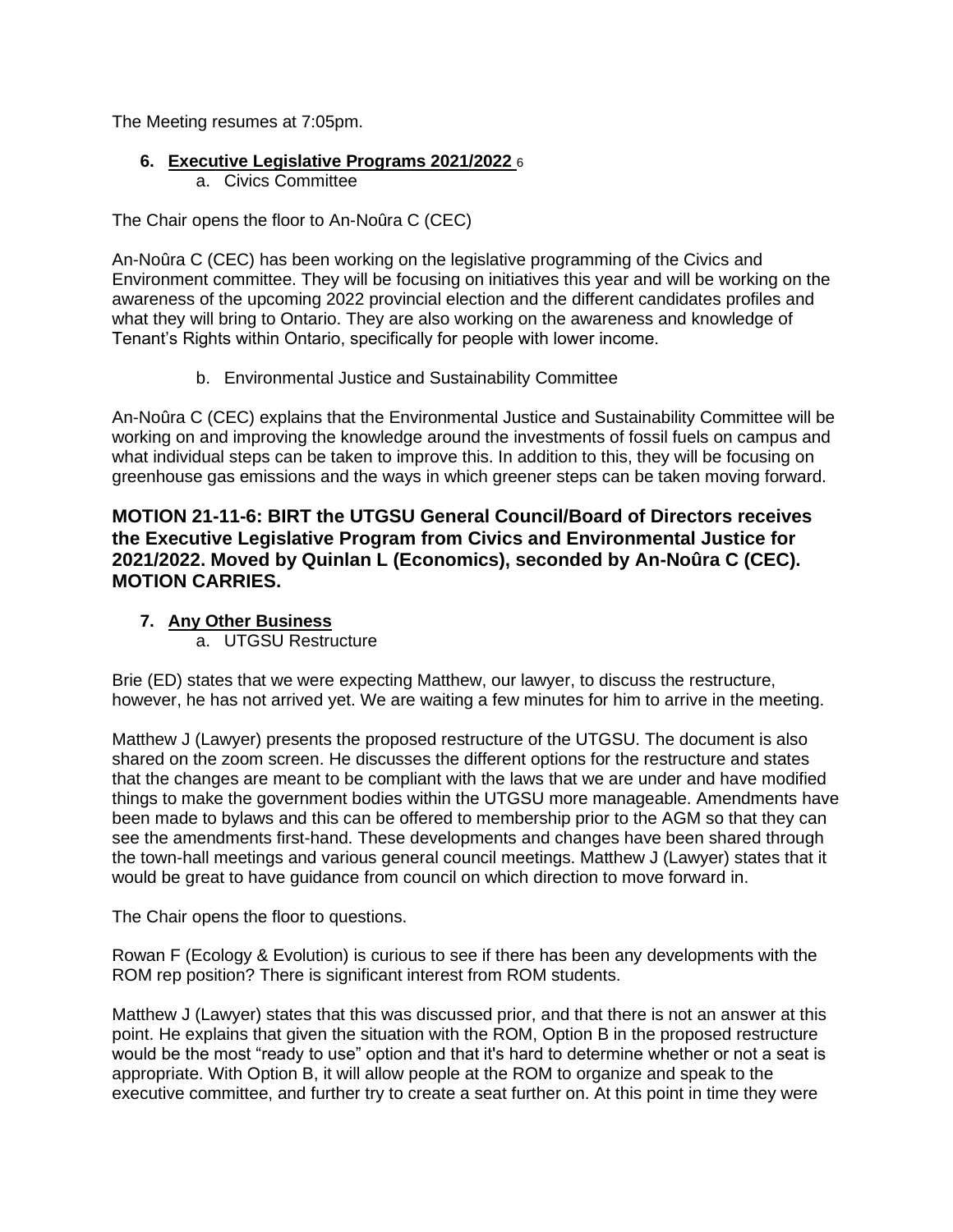not able to fit it in. Matthew J (Lawyer) explains that if Option B is chosen, there is room to add people represented from the ROM.

Rowan F (Ecology & Evolution) clarifies that if there is a possibility of adding a seat later, what would this process look like and what is the time frame of when that seat would be added?

Matthew J (Lawyer) states that it could be as early as next year. It would need to be proposed at the AGM after consultation with the executive committee and general council to add the seat.

Rowan F (Ecology & Evolution) asks if it would be approved as soon as it is passed by council? Matthew J (Lawyer) says yes.

Brie (ED) explains that the restructure being presented is only the first phase and the conversation will be continuing as at this point they are only focusing on the top half of the UTGSU. They plan on looking at the course union compositions and that these conversations can continue.

Adam H (CTLSA) states that with Option A or Option B, where you have a small number of 34 with 4 appointed seats, those appointed seats could be vulnerable to abuse regarding condolidations of slates that get elected within divisional seats, coalitions or regimes. Limiting the appointments when you have such a small board to begin with can limit the chances for a long term regime staying in power. Option A could further be dangerous and Adam H (CTLSA) says this point is worth nothing.

Matthew J (Lawyer) echoes Adam H's (CTLSA) sentiments. There is a want to have equity representation and participation at the board and Matthew J (Lawyer) understands Adam H's (CTLSA) comments on that, however, it's more so about being ready for the change. Option B or C would be better for that.

Lynna A (Guest, SJE - A4W) states that they are looking through the CNCA and all they are finding about the number of directors in part 9 is that it is up to the bylaws of the corporation to determine the numbers. They are wondering if Matthew J (Lawyer) has come across a concrete number of directors?

Matthew J (Lawyer) explains that in his time, this has never happened. It may have happened prior to his time. You are expected to have between 3 and 50 directors. There is a grace beriod for the transition from the OCA to the CNCA and as long as we make these changes within the grace period of the transition we will be fine. There is always room for corrections, as long as it is handled appropriately. There is plenty of room to correct any mistakes, however, Matthew J (Lawyer) would not recommend that it is dragged on. They are trying to manage the board in a way that is more compliant with the CNCA.

Jenna Q (Political Science) is asking for clarification: would that be caucus putting names forward? How would appoints work in the context of elected seats?

Matthew J (Lawyer) states that appointed seats come after elected seats. There would be executive elections and directors elections at the same time and after this would be the appointment process. The appointed directors come from the elected directors. There is currently a framework that is in the bylaws, however, he recommends that between the time of the bylaw amendments in December and the elections in March, we should develop a policy that fine tunes that process.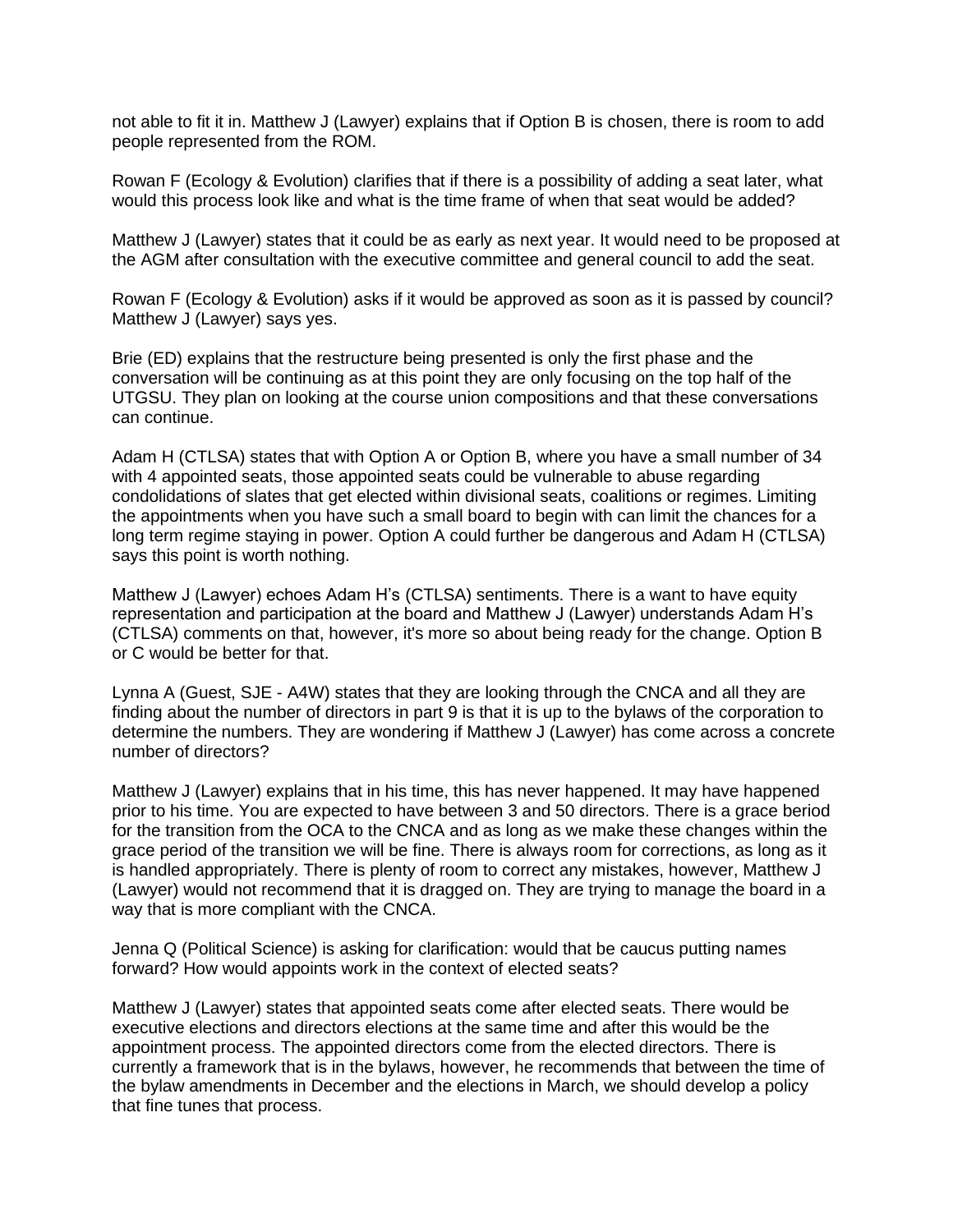Brie (ED) states that one of the motivations behind the appointed seats rather than elected seats is because students would be serving very specific mandates as opposed to general mandates. This is based a lot off of levy groups. Rather than asking students to run and be elected through the general membership, it would look more like an application process that can then come forward. This is something that can be worked out in the winter as there are a series of policies that will need to compliment this.

Joseph D (Political Science) asks: with plan A, are the appointed seats completely divorced from divisional proportionality?

Matthew J (Lawyer) states that it is divorced.

Brie (ED) is trying to provide better details about policy. If there is interest in combining some of these options, we can figure that out today. The question that has come up so far is: if people are all running from one department, can they sweep all of the division four seats? Theoretically, this could happen. We are looking to create an actual policy and package around the board of directors so that there are clear expectations around how many people can run and what the limitations would be. We can have further discussion in the winter semester.

Lynne A (Guest, SJE - A4W) indicated in the chat that they have a follow-up question to Matthew J (Lawyer): could you mention what university student union you prepared bylaws for because you explained well in the past that you have experience with the one student union, could you tell us which one that was?

The Chair states that he does not have to answer the question due to confidentiality.

Lynne A (Guest, SJE - A4W) is asking for an explanation regarding the choice of number of directors in the articles of continuance that were submitted?

Matthew J (Lawyer) states they were authorized by council. Matthew J (Lawyer) explains that he tries to give a range that's acceptable given the situation that the organization is in and that the articles were shared. He does not see this being an issue. Matthew J (Lawyer) asks if Lynne A (Guest, SJE - A4W) is raising this to be an issue, or if they are just stating it?

Lynne A (Guest, SJE - A4W) says that this was just for the record that there was no role or functioning committee that had authorization to work on this.

The Chair gives the floor to Emma K (Stats) for one last question.

Emma K (Stats) is asking if there can be a summary of why it matters how many seats there are so that they can make an informed vote?

Brie (ED) explains that this has been a project since December 2020. We were previously part of the ONCA and have been transitioning to the CNCA. In the discussion, there was a choice to do a bylaw review. What we did while also filing for this continuance is we looked at the way the UTGSU is currently organized, having over 100 board members is not the most functional option. This has been looked at for a long time and did not come together until we filed for the CNCA. This is to give the UTGSU a fresh start and figure out new ways for students to get involved. Brie (ED) continues to give a summary and that states that if there are any further questions, they can send her an email.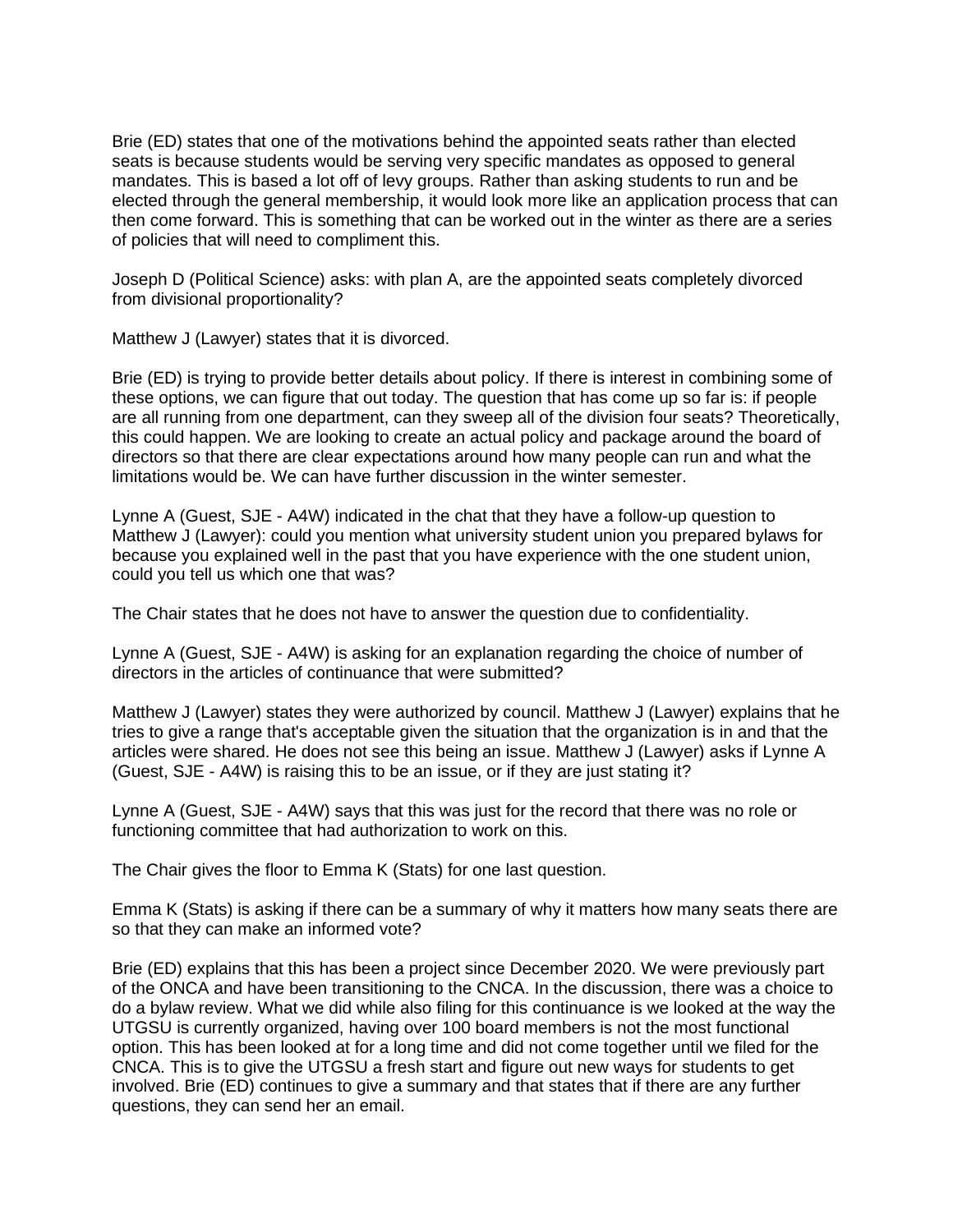Adam H (CTLSA) is asking if it's true that the executives filed articles for continuance sometime on or before June before consulting the membership or seeking mandate to do so from the general membership?

Matthew J (Lawyer) says that he does not fully understand the question.

Adam H (CTLSA) states the board of directors agreed to file continuance under the CNCA, we have not formerly sought out a mandate from the general membership to file for articles are continuance. Did we file for continuance before finding a mandate from the general membership?

Matthew J (Lawyer) states that he can't remember when the vote took place. He needs to look back on his records.

Sarah A (IC) clarifies that this has been discussed at the December AGM as well as in January and February, and has been repeated many times. There has been a town hall where this has been discussed as well and Sarah A (IC) does not see a need for this question.

A vote is being held to get an understanding of which options are preferred. This is not a motion. Option A - 23 Option B - 25

Option C - 8

Lynne A (Guest, SJE - A4W) point of order: states that there are a number of directors that we are working in that was not filed in the articles of continuance with proper authorization (according to the legislation) and therefore we should not be proceeding with anything within that framework

The Chair states that we have discussed this before and asks for further clarification from the Internal Commissioner.

Sarah A (IC) explains that they were mandated by the board of directors to proceed with the CNCA restructuring. At the July board of directors meeting, they were authorized to proceed with this. This should be a matter of great concern for the board, as the board mandated us and now there is a charge being leveled against executives that we have not been authorized, which is not true. This should be looked into.

The Chair is moving forward with the motion as presented.

### **MOTION: BIRT the UTGSU General Council/Board of Directors adopt Option B to be integrated into the Restructuring Framework. Moved by: Marcus C (Political Science), seconded by An-Noûra C (CEC). MOTION CARRIES with an objection.**

Adam H (CTLSA) states that they have no recollection of the executive ever communicating to the board of directors that they are filing for continuance on our behalf.

Brie (ED) is showing the motion on the screen. Brie (ED) reads the motion that states that the UTGSU/Board of Directors task the executive committee to file for continuance under the CNCA. This was at the February 16th, 2021 meeting. Brie (ED) explains that there was an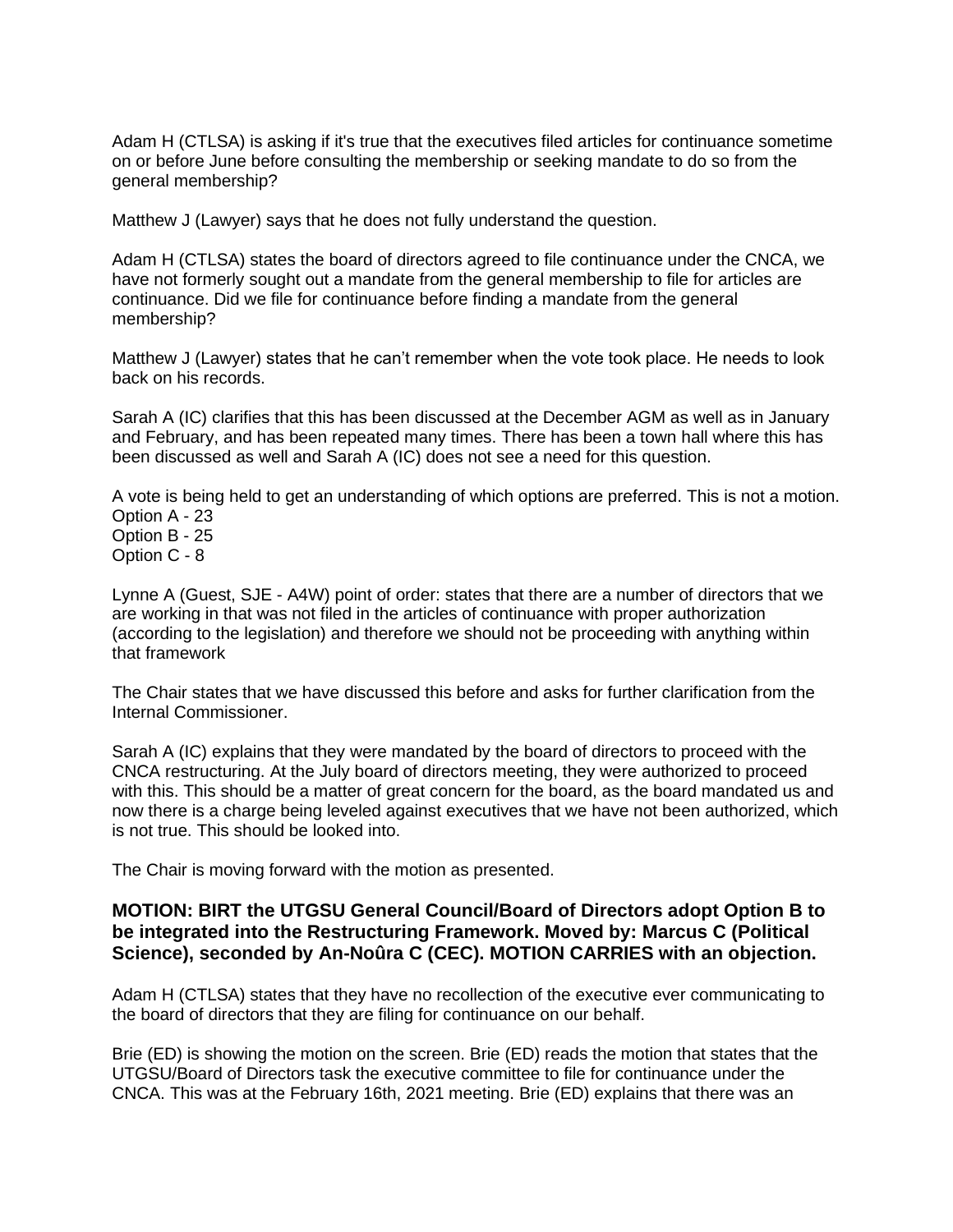update in the July 2021 meeting that the continuance went through and was filed and the restructure was provided.

#### **8. Adjournment**

The Chair is adjourning the meeting early as all topics have been discussed. Mover: Adam B (Classics) Seconder: Marcus C (Political Science)

Lynne A (Guest, SJE - A4W) point of order: states that we need to follow the process of appointing the new Council Chair.

The Chair states that we do not have to do this as the meeting has been voted adjourned.

Meeting is adjourned at 8:11pm.

WPellegring  $\zeta$ 

Mia-Milan Pellegrino **Nicole Bucar** Nicole Bucar

NicoliBucar

UTGSU General Council Chair UTGSU General Council Secretary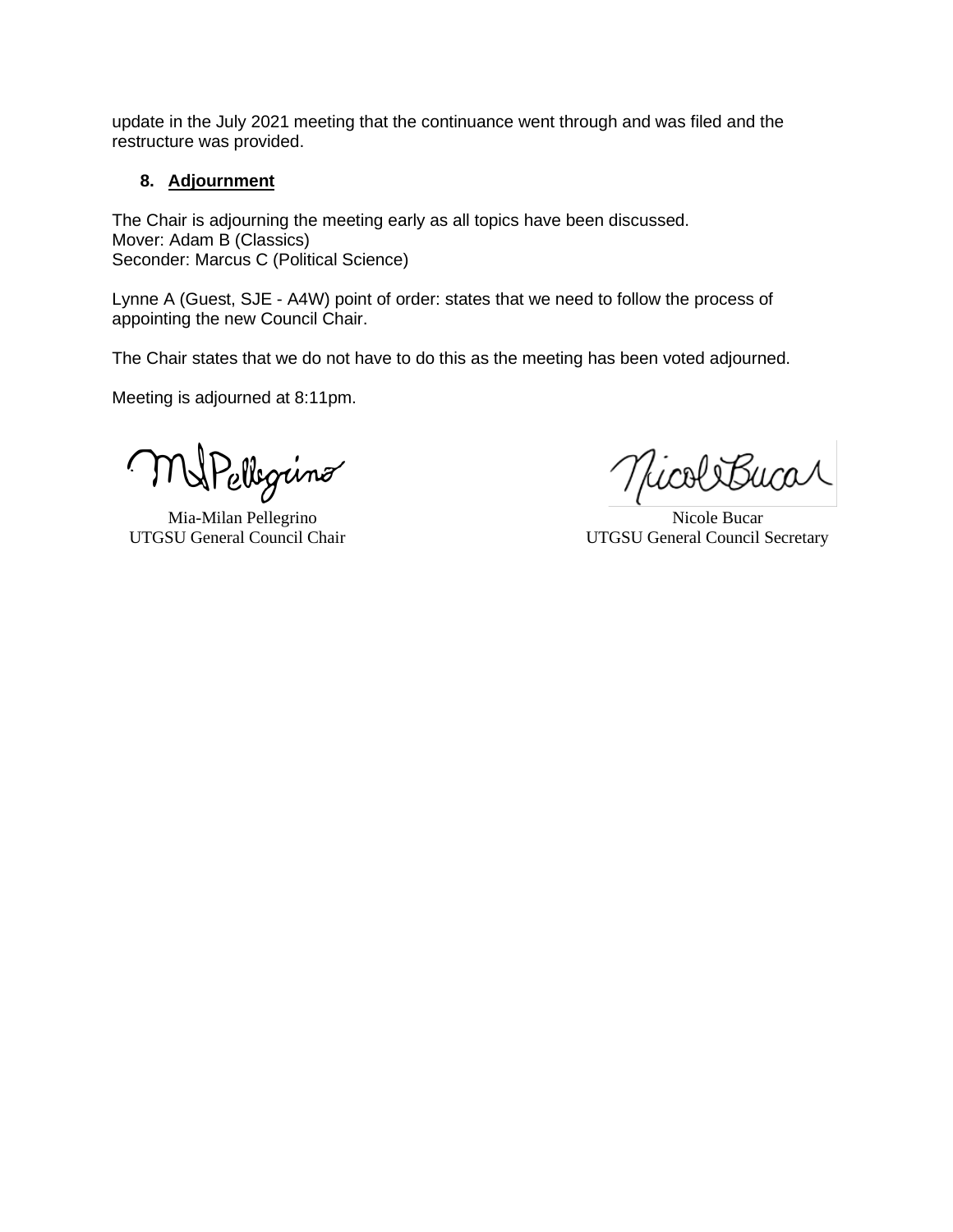# G.9.2 Equity Statement

G.9.2.1 The following statement expresses the Union's commitments to equity

and informs the way in which we conduct business of the Union. The statement will be read aloud during the opening address of meetings of the membership, the Board of Directors, and at UTGSU events:

As many of our members are settlers on Turtle Island, the Union directly benefits from the colonization and genocide of the indigenous peoples of this land. It is imperative that the Union acknowledge that it is on occupied land and that to engage in acts of decolonization is an important aspect of equity work in Canada.

Student Union solidarity is based on the principle that all members deserve to be equal, respected and should be understood. As members of the Union, mutual respect, cooperation and understanding are our goals. We do not condone or tolerate behavior that undermines the dignity of any individual. Expressions of hate such as intimidation, harassment, offensiveness or hostility will not be tolerated.

We will struggle against all forms of discrimination and harassment, including but not limited to: Islamophobic, anti-Semitic, xenophobic, sexist, racist, classist, ableist, homophobic, transphobic, ageist sentiments and/or remarks. We all have an obligation to ensure that an open and inclusive space, free of hate is established.

We support growth and understanding and believe in providing opportunities for individuals to acknowledge the impact of their remarks, with the understanding that the experiences of those impacted by discriminatory sentiments or remarks will be privileged.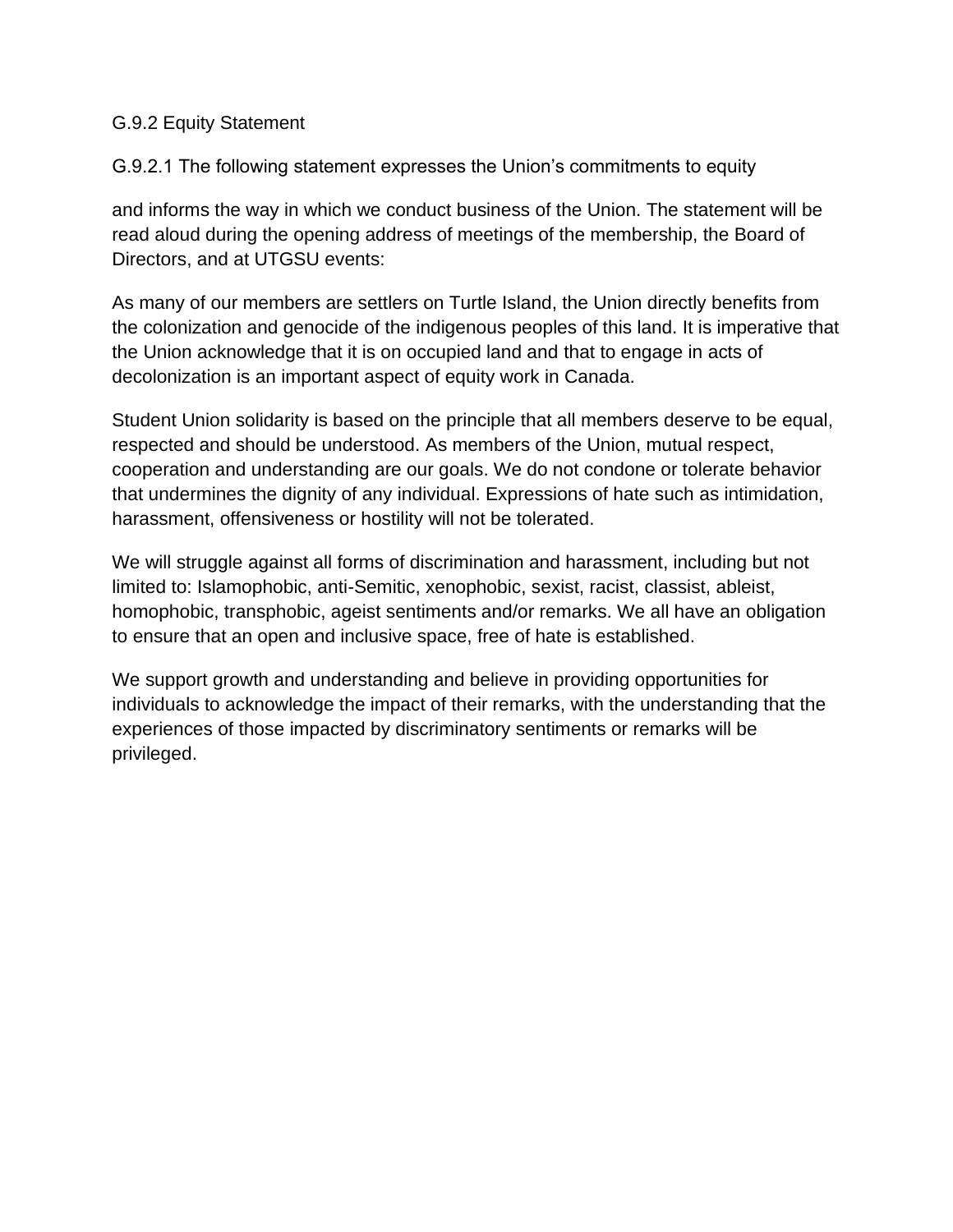| <b>UTGSU Council Meeting November 23, 2021</b> |                   |                  |
|------------------------------------------------|-------------------|------------------|
| <b>Dept</b>                                    | <b>First Name</b> | <b>Last Name</b> |
| Anthropology                                   | Jordan            | <b>Bryson</b>    |
| Anthropology                                   | Kyle              | Shaw-Muller      |
| APHD (3 votes)                                 | Diana             | <b>Burchell</b>  |
| Architecture, Landscape & Design (3 votes)     | Alex              | Sheinbaum        |
| Architecture, Landscape & Design (3 votes)     | Ophelia           | Lau              |
| <b>Astronomy and Astrophysics</b>              | James             | Lane             |
| Biochemistry - 2 votes                         | Cami              | Aprosoff         |
| Biochemistry - 2 votes                         | <b>Nicholas</b>   | <b>Silver</b>    |
| <b>Biomedical Engineering (3 votes)</b>        | Eric Cheung       | Tsang            |
| <b>Biomedical Engineering (3 votes)</b>        | Janice            | Pang             |
| Cell & Systems Biology (2 votes)               | Tristan           | Philip           |
| <b>CERES</b>                                   | Cory              | Osmond           |
| Chemical Engineering (3 votes)                 | Sadaf             | Kashi Kalhour    |
| Chemistry - (3 votes)                          | Grace             | Shimokura        |
| Chemistry - (3 votes)                          | Kirsten           | Yeung            |
| <b>Cinema Studies</b>                          | Mynt              | <b>Marsellus</b> |
| Civil & Mineral Engineering (3 votes)          | <b>Charles</b>    | Balkenbusch      |
| <b>Classics</b>                                | Adam              | <b>Barker</b>    |
| Comparative Lit.                               | Dominic           | Pizzolitto       |
| Computer Science (3 votes)                     | Marina            | <b>Tawfik</b>    |
| CTL (4 votes)                                  | Adam              | Hill             |
| CTL (4 votes)                                  | Mingyi            | Li               |
| Drama                                          | Funmilola         | Cole             |
| Ecology and Evoloutionary Biology (1 vote)     | Rowan             | French           |
| Economics (2 votes)                            | Quinlan           | Lee              |
| Economics (2 votes)                            | Albi              | <b>Bilali</b>    |
| English (2 votes)                              | Lindsey           | Palmer           |
| English (2 votes)                              | Walter            | Villanueva       |
| Environmental Studies (2 votes)                | Frida             | Cerna Neri       |
| Exercise Sciences (2 votes)                    | Christopher       | Pilieci          |
| Forestry                                       | Josh              | Quattrociocchi   |
| Geography and Planning (2 votes)               | Liam              | Fox              |
| Germanic Languages & Lit                       | Maria             | Harutyunyun      |
| <b>HAPSAT</b>                                  | Adriana           | Ciocci           |
| History (2 votes)                              | Alison            | MacAuley         |
| Immunology (2 votes)                           | Robbie            | Jin              |
| <b>Information - Masters</b>                   | Courtney          | DeMaeyer         |
| Information - PhD (1 vote)                     | Mariam            | Karim            |
| Lab Medicine and Pathobiology (3 votes)        | Sasha             | Blay             |
| Lab Medicine and Pathobiology (3 votes)        | Siobhan           | Wilson           |
| Law                                            | Sara              | Maadanisani      |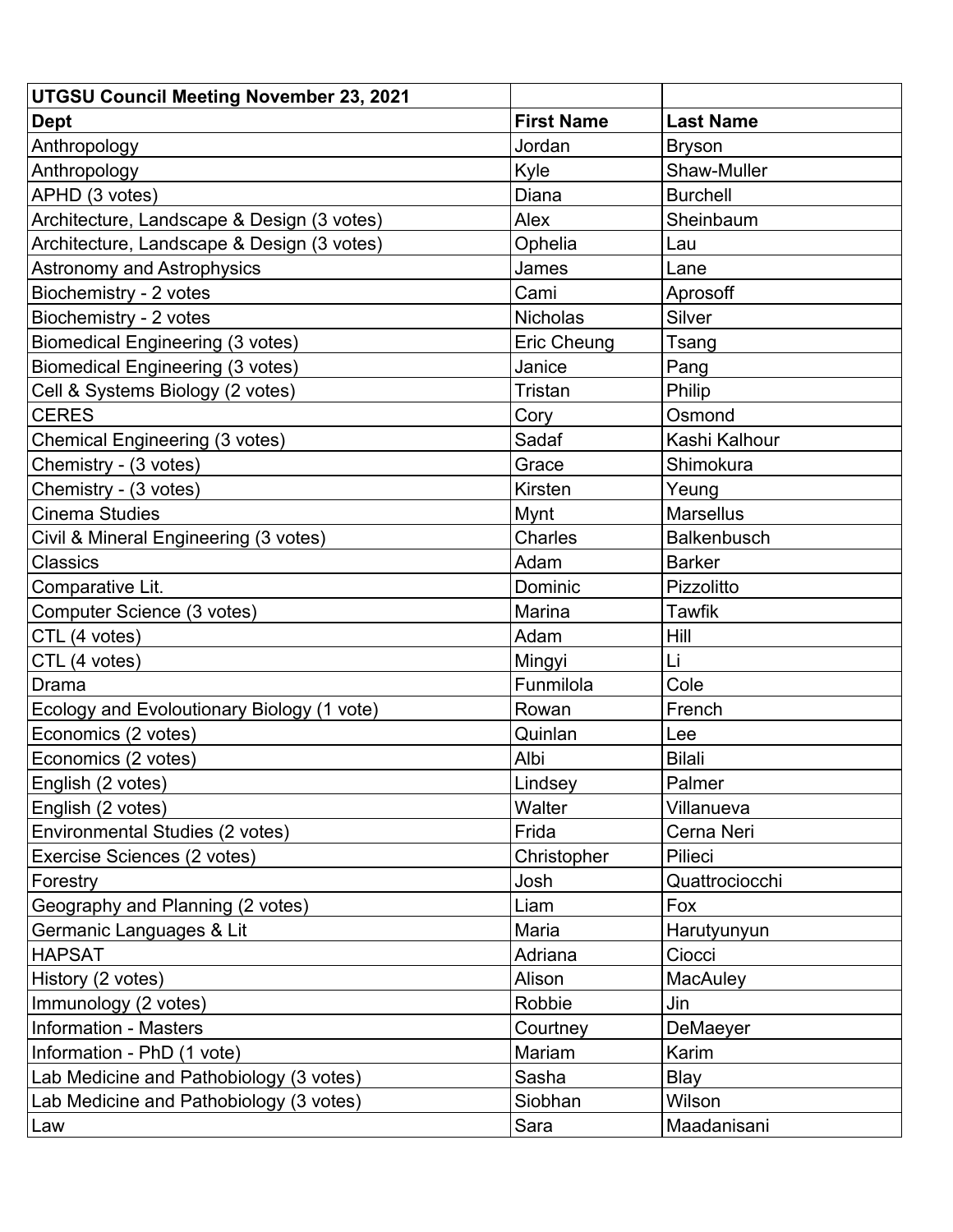| Law (2 votes)                                     | Vidit           | Deswal         |
|---------------------------------------------------|-----------------|----------------|
| Linguistics                                       | Christiana      | Moser          |
| Management - PhD (1 vote)                         | Zohair          | Alam           |
| Mathematics (2 votes)                             | Mariam          | Alhawaj        |
| Mechanical and Industrial Engineering (3 votes)   | Kaiwen          | Zhang          |
| Mechanical and Industrial Engineering (3 votes)   | Mohammad        | Roostaie       |
| Medical Biophysics (3 votes)                      | Aiden           | Gray           |
| Medical Biophysics (3 votes)                      | lan             | Cheong         |
| Medical Science (3 votes)                         | Daniel          | Diatlov        |
| Medical Science (3 votes)                         | Danny           | <b>Bojic</b>   |
| Medical Science (3 votes)                         | Shengjie        | Ying           |
| <b>Medieval Studies</b>                           | Olena           | Karbach        |
| Molecular Genetics (3 votes)                      | Anson           | Sathaseevan    |
| Molecular Genetics (3 votes)                      | Emily           | Xiong          |
| Molecular Genetics (3 votes)                      | losifina        | Fotiadou       |
| Museum Studies (1 vote)                           | Rebecca         | Ford           |
| Music (3 votes)                                   | Hannah          | Davis-Abraham  |
| Nursing (3 votes)                                 | Claire          | Smith          |
| Nutritional Sciences (1 vote)                     | Hailey Yahan    | Yang           |
| Nutritional Sciences (1 vote)                     | Yahan           | Yang           |
| Occupational Science & Therapy (2 votes)          | Isabella        | Alonso         |
| Occupational Science & Therapy (2 votes)          | Jade            | Langille       |
| Occupational Science & Therapy (2 votes)          | Japneet         | <b>Brar</b>    |
| Pharmaceutical Sciences (2 votes)                 | Chris           | Rodgers        |
| Pharmacology (2 votes)                            | Nidhi           | Kulkarni       |
| Philosophy                                        | Julia           | <b>Minarik</b> |
| Physical Therapy (3 votes)                        | Maggie          | Wilberforce    |
| Physical Therapy (3 votes)                        | Tyler           | Rose Muirhead  |
| Physics (2 votes)                                 | Robyn           | Learn          |
| Poli Sci                                          | <b>Marcus</b>   | Closen         |
| Political Science (2 votes)                       | Jenna           | Quelch         |
| Political Science (2 votes)                       | Joseph          | Dattilo        |
| Psychology (2 votes)                              | Ella            | Lam            |
| Psychology (2 votes)                              | Nayani          | Ramakrishnan   |
| Public Policy & Governance (2 votes)              | <b>Michelle</b> | Gandhi         |
| Public Policy & Governance (2 votes)              | Padraic         | <b>Berting</b> |
| <b>Religious Studies</b>                          | Anna            | Cwikla         |
| Scarborough GSAS (3 votes)                        | Keuna           | Jeon           |
| Scarborough GSAS (3 votes)                        | Lisa            | Labine         |
| Slavic                                            | <b>Braxton</b>  | <b>Boyer</b>   |
| Social Justice Education Student Caucus (3 votes) | Joel            | Mukwedeya      |
| Social Work - MSW (3 votes)                       | Sarah           | Anderson       |
| Sociology (1 vote)                                | Maria           | Finnsdottir    |